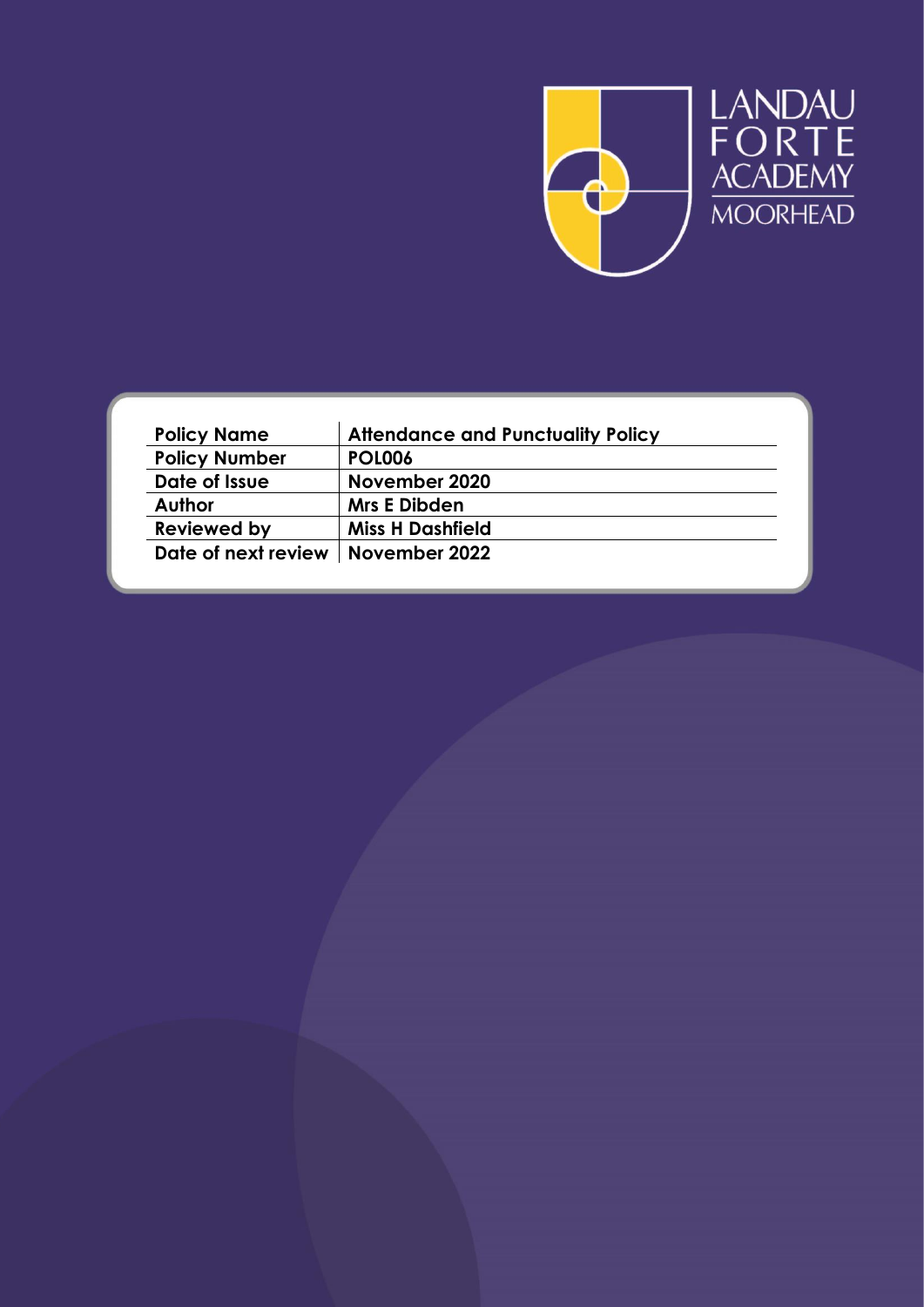| <b>Review date</b> | By whom                    | <b>Summary of changes made</b> | <b>Date</b><br>implemented |
|--------------------|----------------------------|--------------------------------|----------------------------|
| January<br>2022    | Miss H<br><b>Dashfield</b> | <b>Updated school timings</b>  | January 2022               |
|                    |                            |                                |                            |
|                    |                            |                                |                            |
|                    |                            |                                |                            |
|                    |                            |                                |                            |
|                    |                            |                                |                            |
|                    |                            |                                |                            |
|                    |                            |                                |                            |
|                    |                            |                                |                            |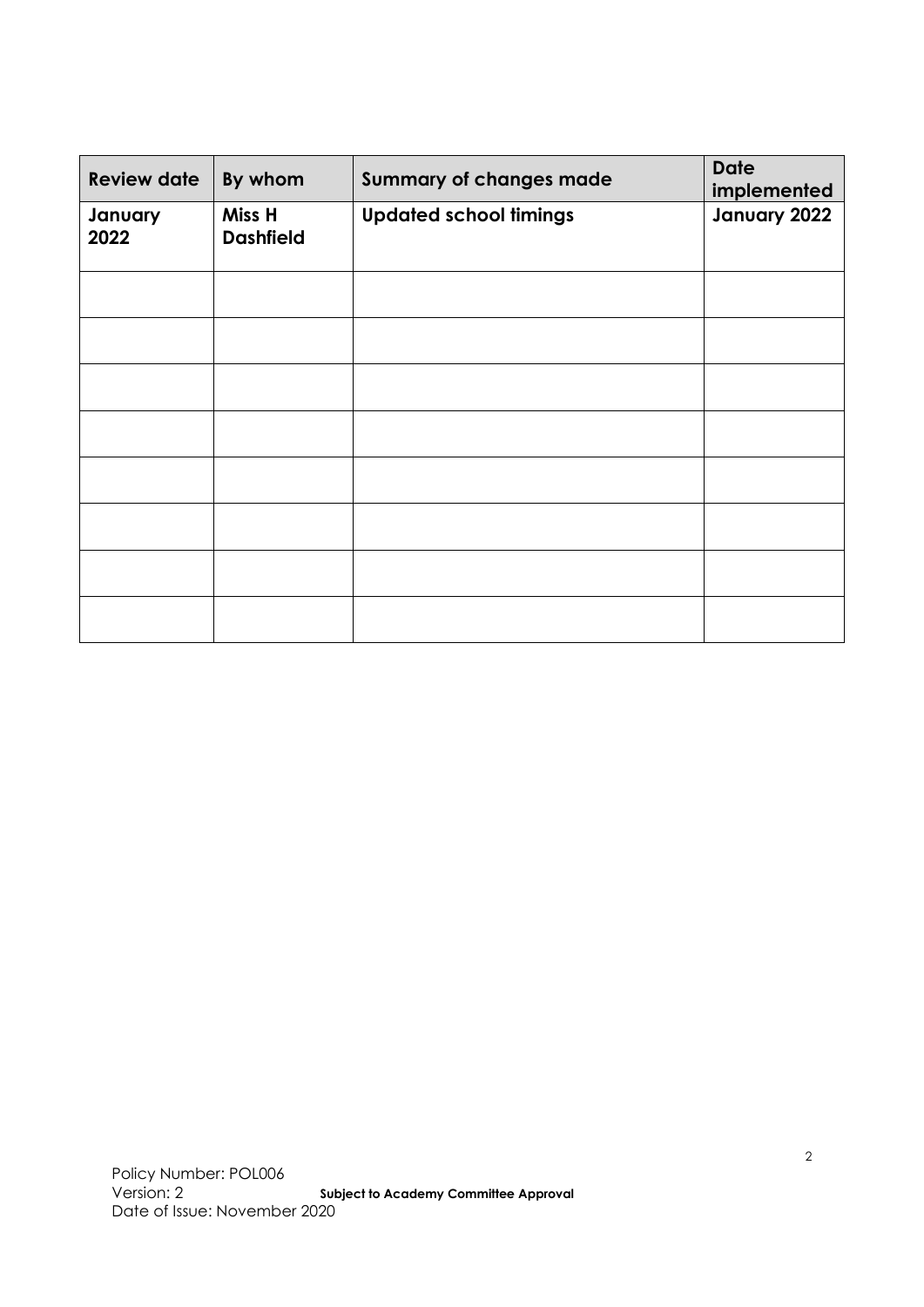# **1. Scope of the policy**

This policy applies to Landau Forte Academy Moorhead

### **2. Policy Detail**

### **Responsibilities**

### Parents and Carers

Section 7 of the Education Act 1996 places a legal responsibility upon parents for ensuring that their children receive an efficient education suitable to their age, ability, aptitude and any special educational needs that they may have. Most parents fulfil this responsibility by ensuring their child has good attendance, arriving at school on time, properly dressed and ready to learn.

#### School

The Department of Education (DfE)/Ofsted set minimum expectations for attendance and hold schools accountable for monitoring these expectations and acting in the event of a drop in attendance, particularly for persistent absenteeism.

### Keeping Children Safe in Education

The section below complies with Keeping Children Safe in Education 2020 and School Attendance Guidance (August 2020). Further information can be found in the Child Protection and Safeguarding Policy.

Where reasonably possible, schools and colleges should hold more than one emergency contact number for each pupil or student. This goes beyond the legal minimum and is good practice to give the school or college additional options to make contact with a responsible adult when a child missing education is also identified as a welfare and/or safeguarding concern.

### **Introduction**

All children have the right to receive a full-time education. We aim to provide an environment that ensures the wellbeing of every pupil; allowing them to feel valued and able to fulfil their potential. We will consistently work towards a goal of 100% attendance for each pupil, working with parents and carers to ensure each pupil is an Attendance H.E.R.O (Here Everyday Ready On time).

Poor attendance is the single most significant factor in underachievement. If a pupil is absent from school they are missing out on learning, both academic and social. As such, all pupils are expected to be at school in time for registration (8.45am). Pupils who are consistently late typically experience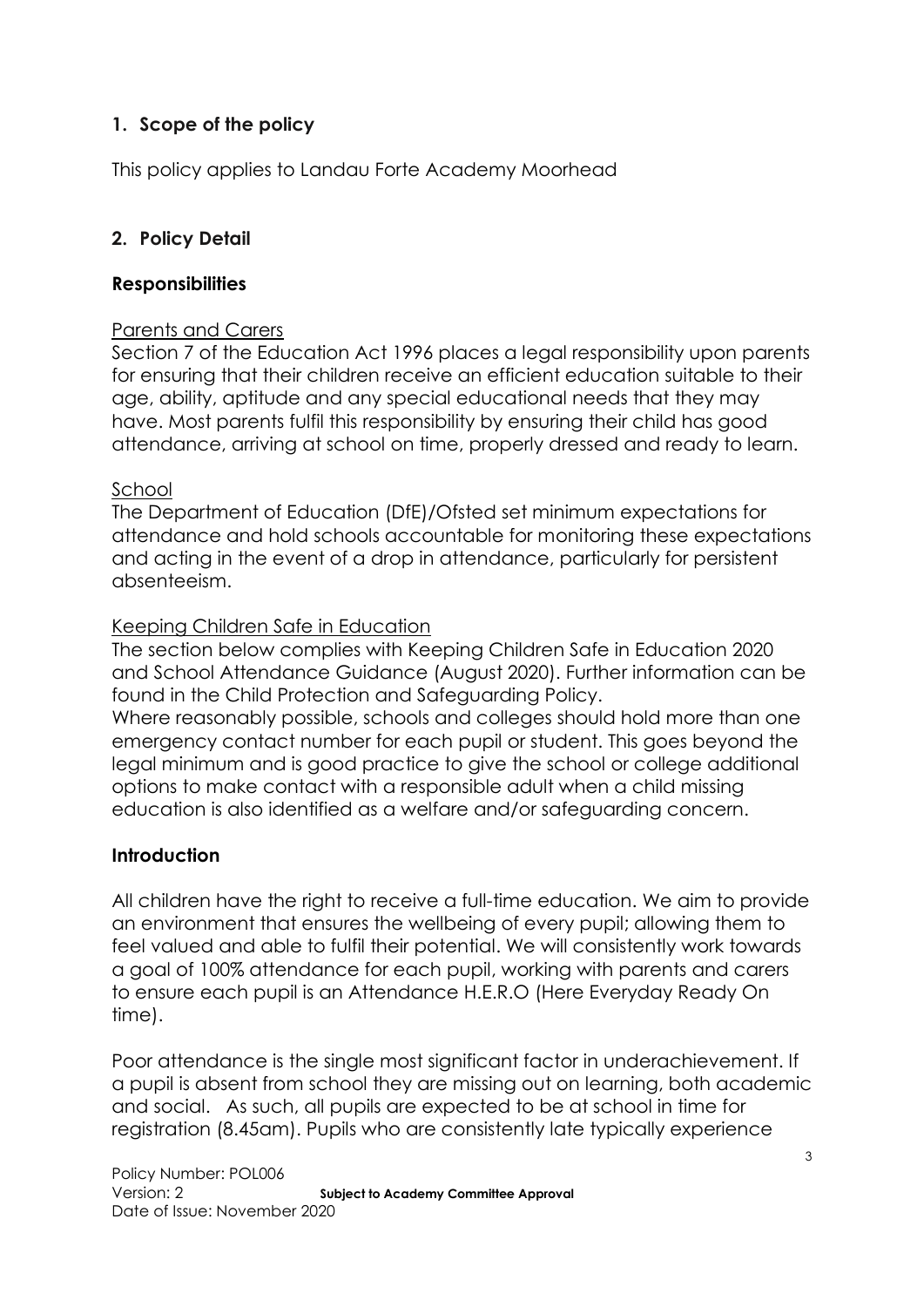challenges with confidence, organisation and learning readiness. Late arrivals also lead to disruptions for the other children within the class.

### **Minimum Expectations**

Attendance below 96% is considered 'poor' by the DfE. Persistent Absence: This is the term used to define a pupil who has an attendance rate of 90% or less. If a student has an attendance figure below this, they are falling behind and will struggle to reach their potential. Parents or carers could face legal action.

Electronic registration morning: 8.50am (doors closed) Electronic registration afternoon: KS1 at 12.45pm, KS2 1.00pm. Pupils are expected to be in class and learning ready at these times. The Family Support Worker will liaise with parents regarding attendance or late concerns. Where concerns arise these will be discussed with the Education Welfare Officer.

## **Parent procedures for lateness or reporting absences**

Parents should inform school at the earliest opportunity should their child be absent. This can be reported via Studybugs, Class Dojo or by calling the school line directly for absence reporting.

Any pupil arriving after 9.00am should enter the school through the main entrance. The office staff will ask the parent/carer/guardian the reason for the lateness and this will be noted on the electronic register. Pupils arriving after 9am will have a late mark and this will affect their overall attendance.

## **School Procedures for Monitoring Attendance and Punctuality**

In the event that a child is absent, parents should expect a response accordingly to the following escalations;

- A) First day of absence = a group text by 9.15am to establish the reason for the absence, should none have been given.
- B) If absence drops below 96% = a letter from school to highlight the level of attendance & to remind parents of the minimum expectations.
- C) If the absence drops below 90%, or punctuality is a consistent barrier, and no improvement has been noted a meeting with the Family Support Worker will be arranged and if there continues to be no improvement a referral will be made to the Education Welfare Officer and this may lead to legal action up to and including prosecution.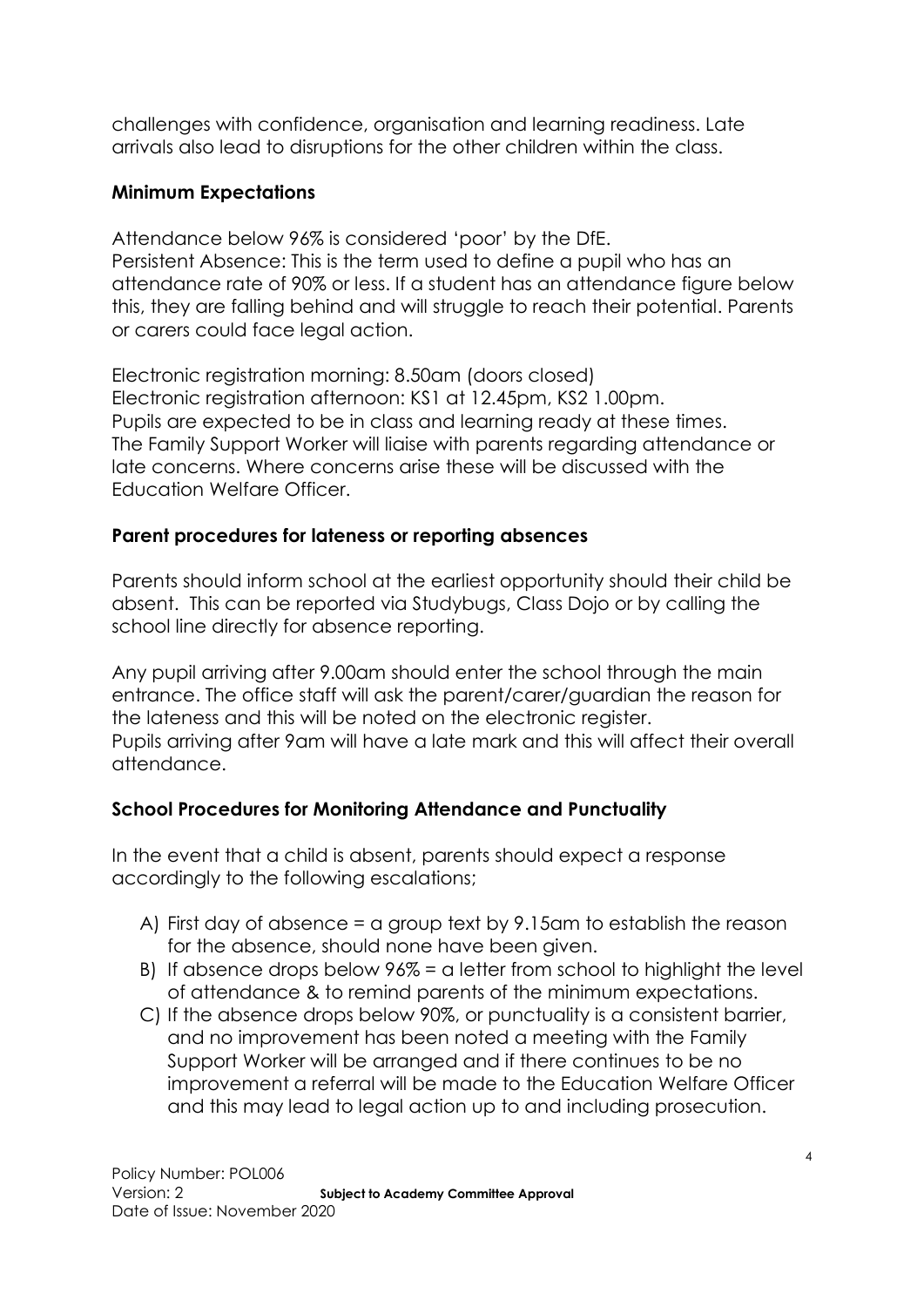### **Medical appointments**

Wherever possible, appointments should be made outside school hours. If this is not possible parents should minimise disruption by ensuring the pupil is away from school for the least amount of time possible.

If the appointment is mid-morning or mid-afternoon the child should be present for registration and should return to school straight after the appointment, unless advised by a medical professional not to do so. Evidence of all appointments is required.

### **Term Time Absence**

Parents wishing to apply for term time absence for their child must attend a meeting with the Family Support Worker to complete the relevant forms. Evidence may be requested to support the application of leave.

Holidays during term time will not be authorised.

Leave of absence taken without consent from the school may result in a referral to Education Welfare and a fine of up to £120.00 per Parent/Carer per child.

#### **Long Term Absence**

Occasionally, a pupil may be absent for an extended period of time due to ill health. In the unlikely event that the absence is greater than one week, the school will request medical evidence.

The School will aim to minimise the disruption to learning by providing appropriate work to complete. If necessary, a phased return or part-time timetable will be considered.